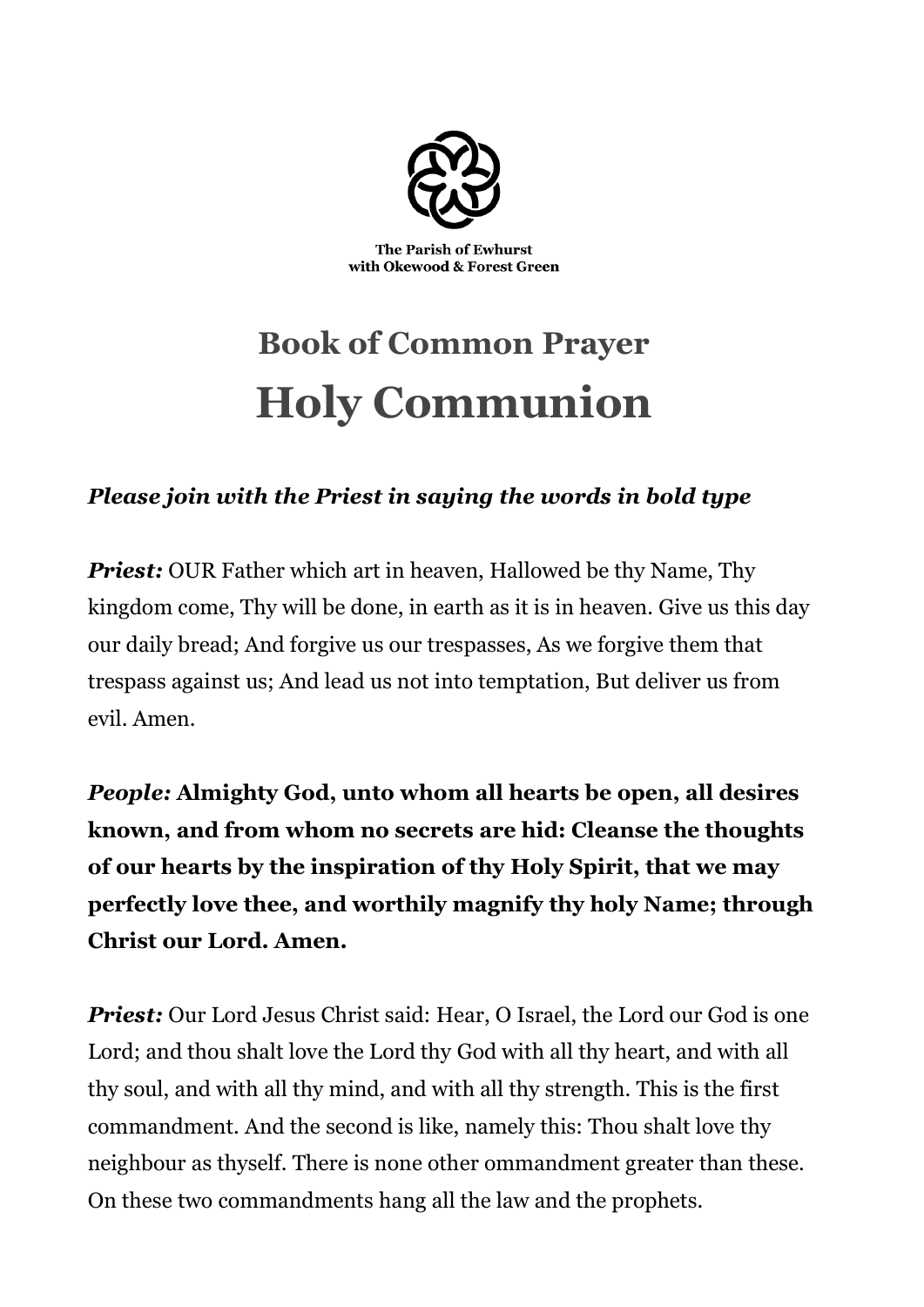# *People:* **Lord, have mercy upon us, and write all these thy laws in our hearts, we beseech thee**.

#### Let us pray.

*The Priest will lead the* Collect of the Day *and then* the Epistle *will be read ending with the words:* Here endeth the Epistle.

*Then the Priest will read the Gospel saying,* The holy Gospel is written in the schapter of the gospel according to beginning at the Verse. *People:* **Glory be to thee O Lord** *At the ending of the gospel the Priest will say,* This is the Gospel of the Lord *People:* **Praise be to thee O Christ**

#### *The Creed is said together:*

**I BELIEVE in one God the Father Almighty, Maker of heaven and earth, And of all things visible and invisible:**

**And in one Lord Jesus Christ, the only-begotten Son of God, Begotten of his Father before all worlds, God of God, Light of Light, Very God of very God, Begotten, not made, Being of one substance with the Father, By whom all things were made: Who for us and for our salvation came down from heaven, And was incarnate by the Holy Ghost of the Virgin Mary, And was made man, And was crucified also for us under Pontius Pilate. He suffered and was buried, And the third day he rose again according to the Scriptures, And ascended into heaven, And sitteth on the right hand of the Father. And he shall come again**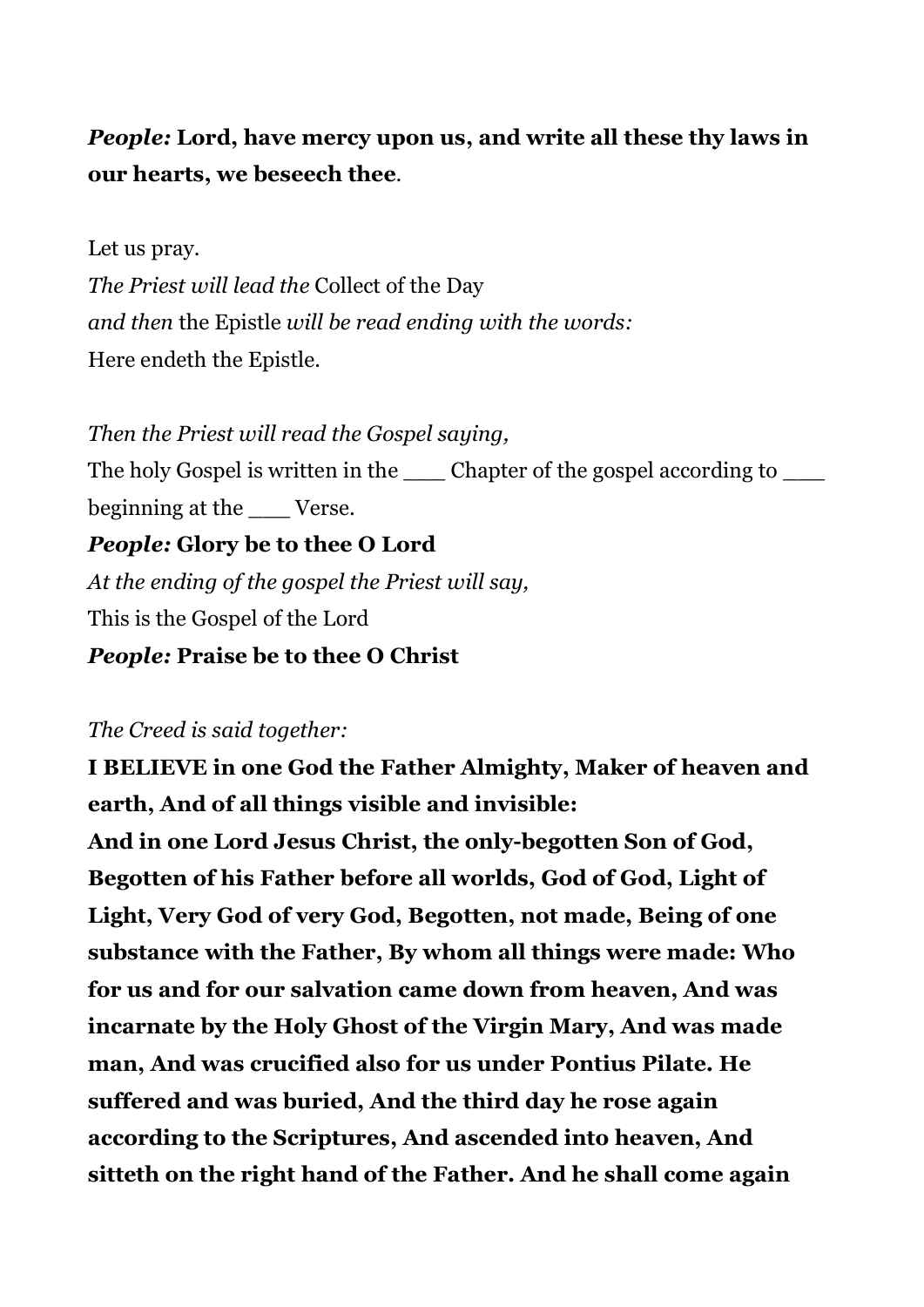**with glory to judge both the quick and the dead: Whose kingdom shall have no end.**

**And I believe in the Holy Ghost, The Lord and giver of life, Who proceedeth from the Father and the Son, Who with the Father and the Son together is worshipped and glorified, Who spake by the Prophets. And I believe one Catholick and Apostolick Church. I acknowledge one Baptism for the remission of sins. And I look for the Resurrection of the dead, And the life of the world to come. Amen.**

*There will then follow a* Sermon *or* Homily

## *If an offertory is taken, the Priest will then say:*

Let your light so shine before people that they may see your good works, and glorify your father which is in heaven.

*The Priest will prepare the Communion Table and will then say* Let us pray for the whole state of Christ's Church militant here in earth. ALMIGHTY and everliving God, ....

. . . . Grant this, O Father, for Jesus Christ's sake, our only Mediator and Advocate. **Amen.**

#### *Then the Priest continues*

YE that do truly and earnestly repent you of your sins, and are in love and charity with your neighbours, and intend to lead a new life, following the commandments of God, and walking from henceforth in his holy ways: Draw near with faith, and take this holy Sacrament to your comfort; and make your humble confession to Almighty God, meekly kneeling upon your knees.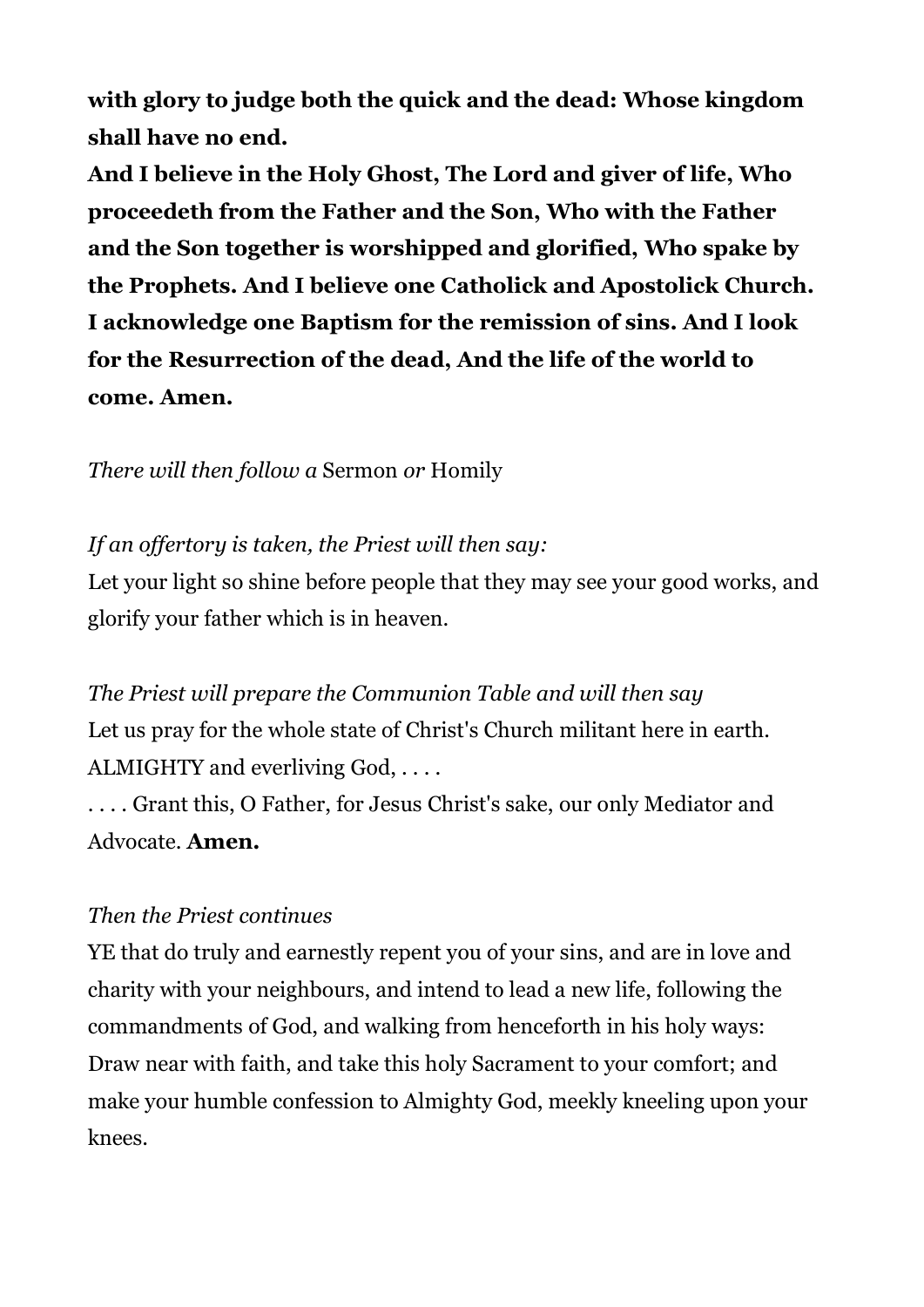#### *The Priest and People say together:*

**ALMIGHTY God, Father of our Lord Jesus Christ, Maker of all things, Judge of all men: We acknowledge and bewail our manifold sins and wickedness, Which we from time to time most grievously have committed, By thought, word, and deed, Against thy Divine Majesty, Provoking most justly thy wrath and indignation against us. We do earnestly repent, And are heartily sorry for these our misdoings; The remembrance of them is grievous unto us; The burden of them is intolerable. Have mercy upon us, Have mercy upon us, most merciful Father; For thy Son our Lord Jesus Christ's sake, Forgive us all that is past; And grant that we may ever hereafter Serve and please thee In newness of life, To the honour and glory of thy Name; Through Jesus Christ our Lord. Amen.**

#### *The Priest will then pronounce this Absolution:*

ALMIGHTY God, our heavenly Father, who of his great mercy hath promised forgiveness of sins to all them that with hearty repentance and true faith turn unto him; Have mercy upon you; pardon and deliver you from all your sins; confirm and strengthen you in all goodness; and bring you to everlasting life; through Jesus Christ our Lord. **Amen.**

#### *Then shall the Priest shall say,*

Hear what comfortable words our Saviour Christ saith unto all that truly turn to him:

COME unto me all that travail and are heavy laden, and I will refresh you. *St. Matthew 11.28*

So God loved the world, that he gave his only-begotten Son, to the end that all that believe in him should not perish, but have everlasting life.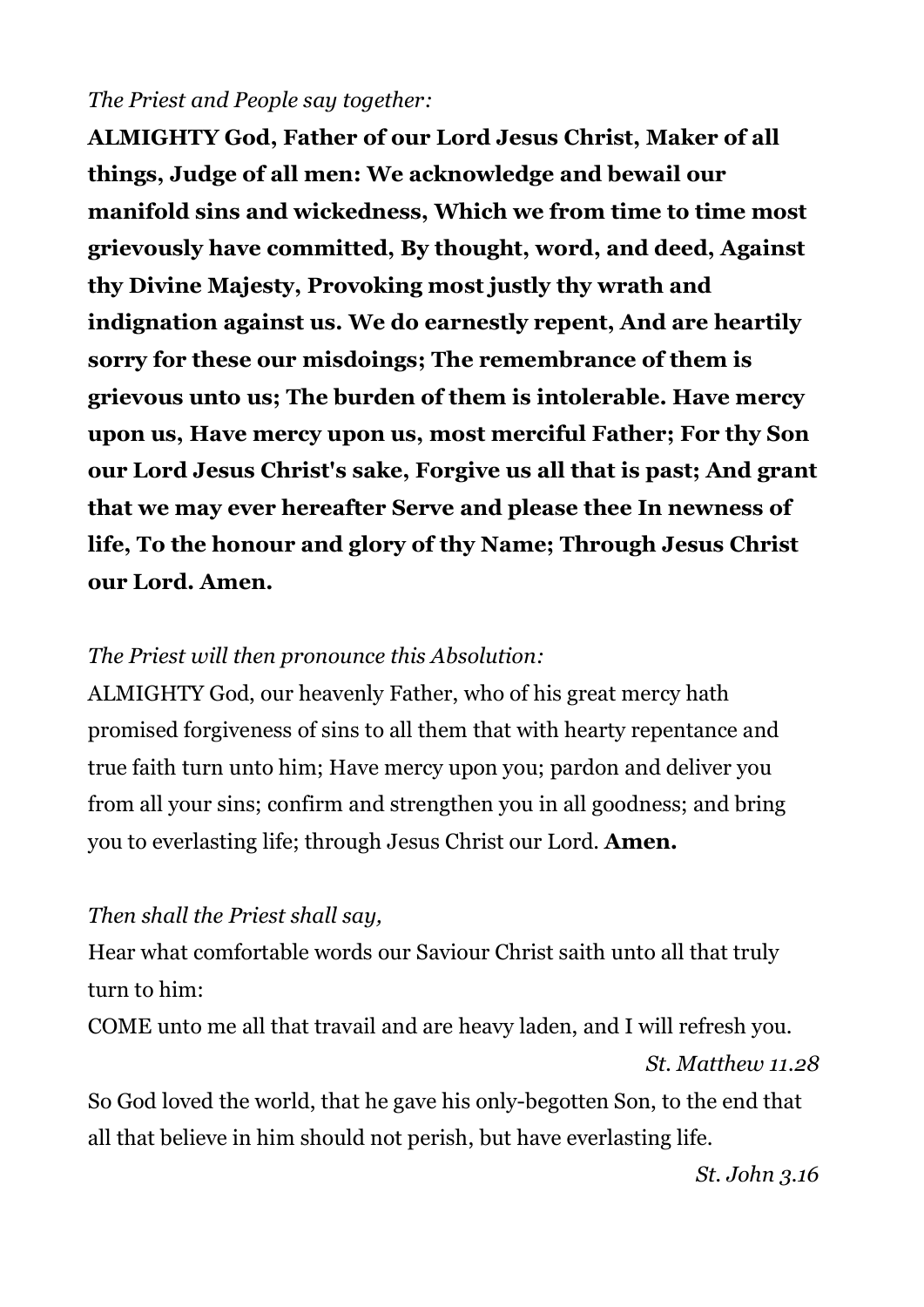Hear also what Saint Paul saith:

This is a true saying, and worthy of all men to be received, that Christ Jesus came into the world to save sinners. *1 St. Timothy 1.15* Hear also what Saint John saith:

If any man sin, we have an Advocate with the Father, Jesus Christ the righteous; and he is the propitiation for our sins. *1 St. John 2.1*

*After which the Priest shall say,*

Lift up your hearts.

*People:* **We lift them up unto the Lord.**

Let us give thanks unto our Lord God.

*People:* **It is meet and right so to do.**

*Then the Priest turns to the Lord's Table and says,*

IT is very meet, right, and our bounden duty, that we should at all times, and in all places, give thanks unto thee, O Lord, Holy Father, Almighty, Everlasting God.

*The words "Holy Father" are omitted on Trinity Sunday. Then shall follow the proper Preface, if there be any specially appointed: or else immediately shall follow,*

THEREFORE with Angels and Archangels, and with all the company of heaven, we laud and magnify thy glorious Name; evermore praising thee, and saying:

*Priest and People:* **Holy, holy, holy, Lord God of hosts, heaven and earth are full of thy glory: Glory be to thee, O Lord most High. Amen.**

*The Priest and People continue with this Prayer:*

**WE do not presume to come to this thy Table, O merciful Lord, trusting in our own righteousness, but in thy manifold and great**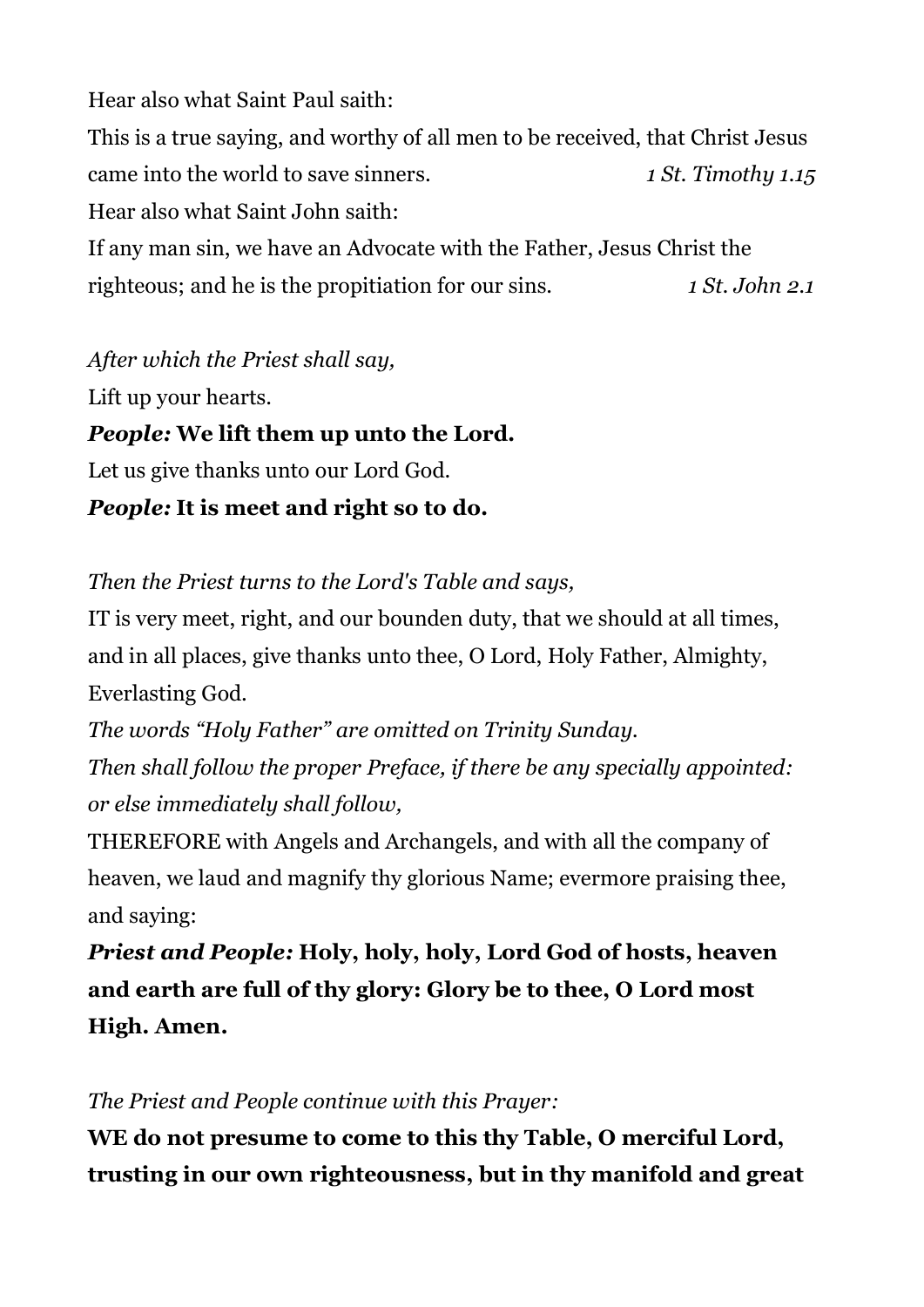**mercies. We are not worthy so much as to gather up the crumbs under thy Table. But thou art the same Lord, whose property is always to have mercy: Grant us therefore, gracious Lord, so to eat the flesh of thy dear Son Jesus Christ, and to drink his blood, that our sinful bodies may be made clean by his body, and our souls washed through his most precious blood, and that we may evermore dwell in him, and he in us. Amen.**

*The Priest then says the Prayer of Consecration, as follows.* ALMIGHTY God, our heavenly Father . . . .

. . . . Likewise after supper he took the Cup; and, when he had given thanks, he gave it to them, saying, Drink ye all, of this; for this is my Blood of the New Testament, which is shed for you and for many for the remission of sins: Do this, as oft as ye shall drink it, in remembrance of me. **Amen.**

*At the offering of the Bread and Wine, the Priest will say* The body of Christ, broken for you **Amen** The blood of Christ, shed for you **Amen**

*Then the Priest and People shall say the Lord's Prayer* Let us say together

**OUR Father, which art in heaven, Hallowed be thy Name, Thy kingdom come, Thy will be done, in earth as it is in heaven. Give us this day our daily bread; And forgive us our trespasses, As we forgive them that trespass against us; And lead us not into temptation, But deliver us from evil. For thine is the kingdom, the power, and the glory, For ever and ever. Amen.**

*After which the Priest will say:*

ALMIGHTY and everliving God, we most heartily thank thee, for that thou dost vouchsafe to feed us . . . .